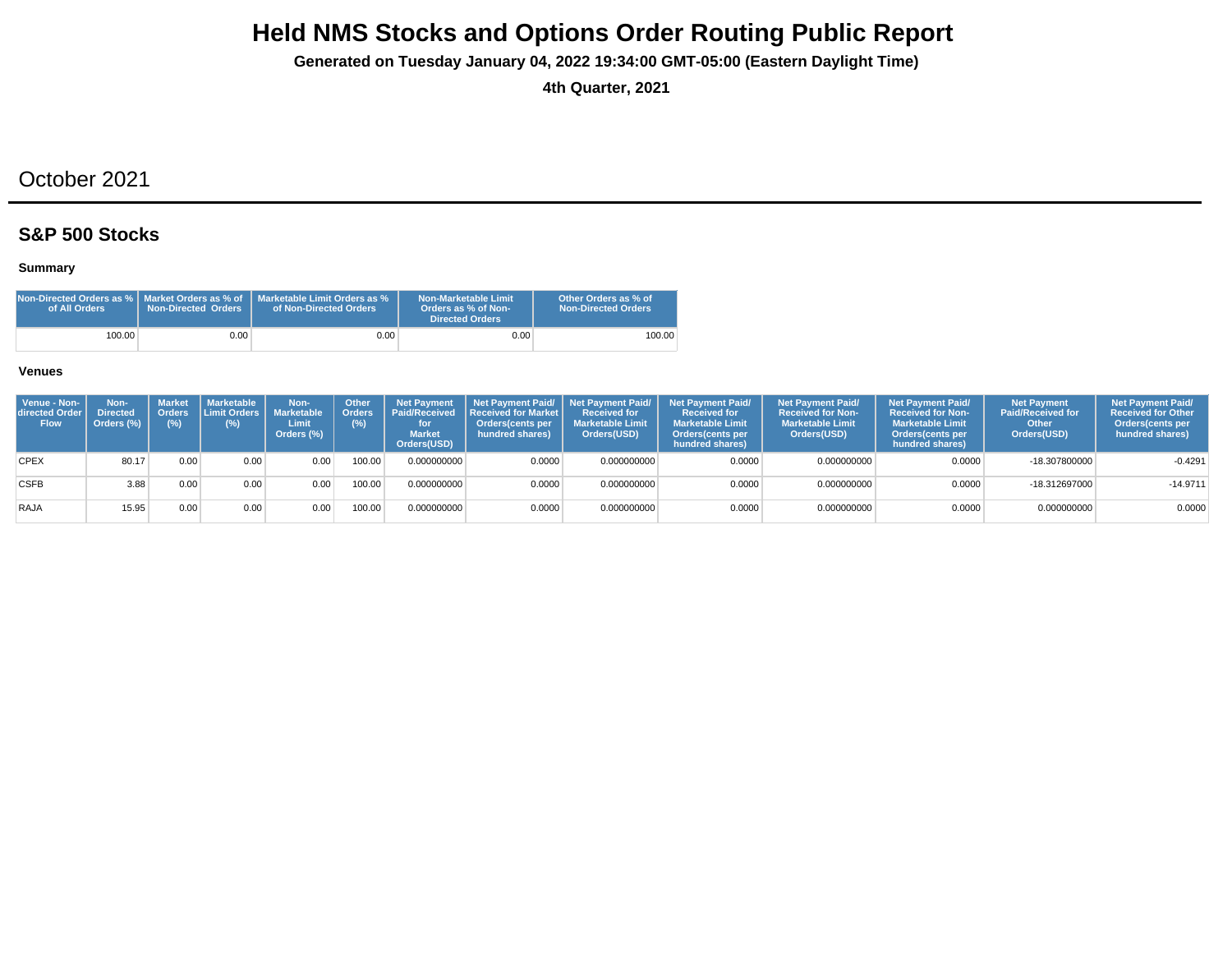**Generated on Tuesday January 04, 2022 19:34:00 GMT-05:00 (Eastern Daylight Time)**

**4th Quarter, 2021**

## October 2021

## **Non-S&P 500 Stocks**

### **Summary**

| of All Orders | <b>Non-Directed Orders</b> | Non-Directed Orders as % L Market Orders as % of L Marketable Limit Orders as %<br>of Non-Directed Orders | Non-Marketable Limit<br>Orders as % of Non-<br><b>Directed Orders</b> | Other Orders as % of<br><b>Non-Directed Orders</b> |
|---------------|----------------------------|-----------------------------------------------------------------------------------------------------------|-----------------------------------------------------------------------|----------------------------------------------------|
| 100.00        | 0.00                       | 0.00 <sub>1</sub>                                                                                         | 0.00                                                                  | 100.00                                             |

| Venue - Non-<br>directed Order<br><b>Flow</b> | Non-<br><b>Directed</b><br>Orders (%) | <b>Market</b><br><b>Orders</b><br>$(\%)$ | <b>Marketable</b><br>Limit Orders<br>$(\%)$ | Non-<br><b>Marketable</b><br>Limit<br>Orders (%) | Other<br><b>Orders</b><br>(%) | <b>Net Payment</b><br><b>Paid/Received</b><br>for<br><b>Market</b><br>Orders(USD) | l Received for Market l<br>Orders(cents per<br>hundred shares) | Net Payment Paid/ Net Payment Paid/<br><b>Received for</b><br><b>Marketable Limit</b><br>Orders(USD) | <b>Net Payment Paid/</b><br><b>Received for</b><br><b>Marketable Limit</b><br>Orders(cents per<br>hundred shares) | <b>Net Payment Paid/</b><br><b>Received for Non-</b><br><b>Marketable Limit</b><br>Orders(USD) | <b>Net Payment Paid/</b><br><b>Received for Non-</b><br><b>Marketable Limit</b><br><b>Orders</b> (cents per<br>hundred shares) | <b>Net Payment</b><br><b>Paid/Received for</b><br><b>Other</b><br>Orders(USD) | <b>Net Payment Paid/</b><br><b>Received for Other</b><br>Orders(cents per<br>hundred shares) |
|-----------------------------------------------|---------------------------------------|------------------------------------------|---------------------------------------------|--------------------------------------------------|-------------------------------|-----------------------------------------------------------------------------------|----------------------------------------------------------------|------------------------------------------------------------------------------------------------------|-------------------------------------------------------------------------------------------------------------------|------------------------------------------------------------------------------------------------|--------------------------------------------------------------------------------------------------------------------------------|-------------------------------------------------------------------------------|----------------------------------------------------------------------------------------------|
| <b>CPEX</b>                                   | 68.25                                 | 0.00                                     | 0.00                                        | 0.00                                             | 100.00                        | 0.000000000                                                                       | 0.0000                                                         | 0.000000000                                                                                          | 0.0000                                                                                                            | 0.000000000                                                                                    | 0.0000                                                                                                                         | $-101.802600000$                                                              | $-0.2554$                                                                                    |
| <b>CSFB</b>                                   | 12.41                                 | 0.00                                     | 0.00                                        | 0.00                                             | 100.00                        | 0.000000000                                                                       | 0.0000                                                         | 0.000000000                                                                                          | 0.0000                                                                                                            | 0.000000000                                                                                    | 0.0000                                                                                                                         | $-464.016194000$                                                              | $-13.5814$                                                                                   |
| <b>IEXG</b>                                   | 1.30                                  | 0.00                                     | 0.00                                        | 0.00                                             | 100.00                        | 0.000000000                                                                       | 0.0000                                                         | 0.000000000                                                                                          | 0.0000                                                                                                            | 0.000000000                                                                                    | 0.0000                                                                                                                         | 0.000000000                                                                   | 0.0000                                                                                       |
| RAJA                                          | 18.03                                 | 0.00                                     | 0.00                                        | 0.00                                             | 100.00                        | 0.000000000                                                                       | 0.0000                                                         | 0.000000000                                                                                          | 0.0000                                                                                                            | 0.000000000                                                                                    | 0.0000                                                                                                                         | 0.000000000                                                                   | 0.0000                                                                                       |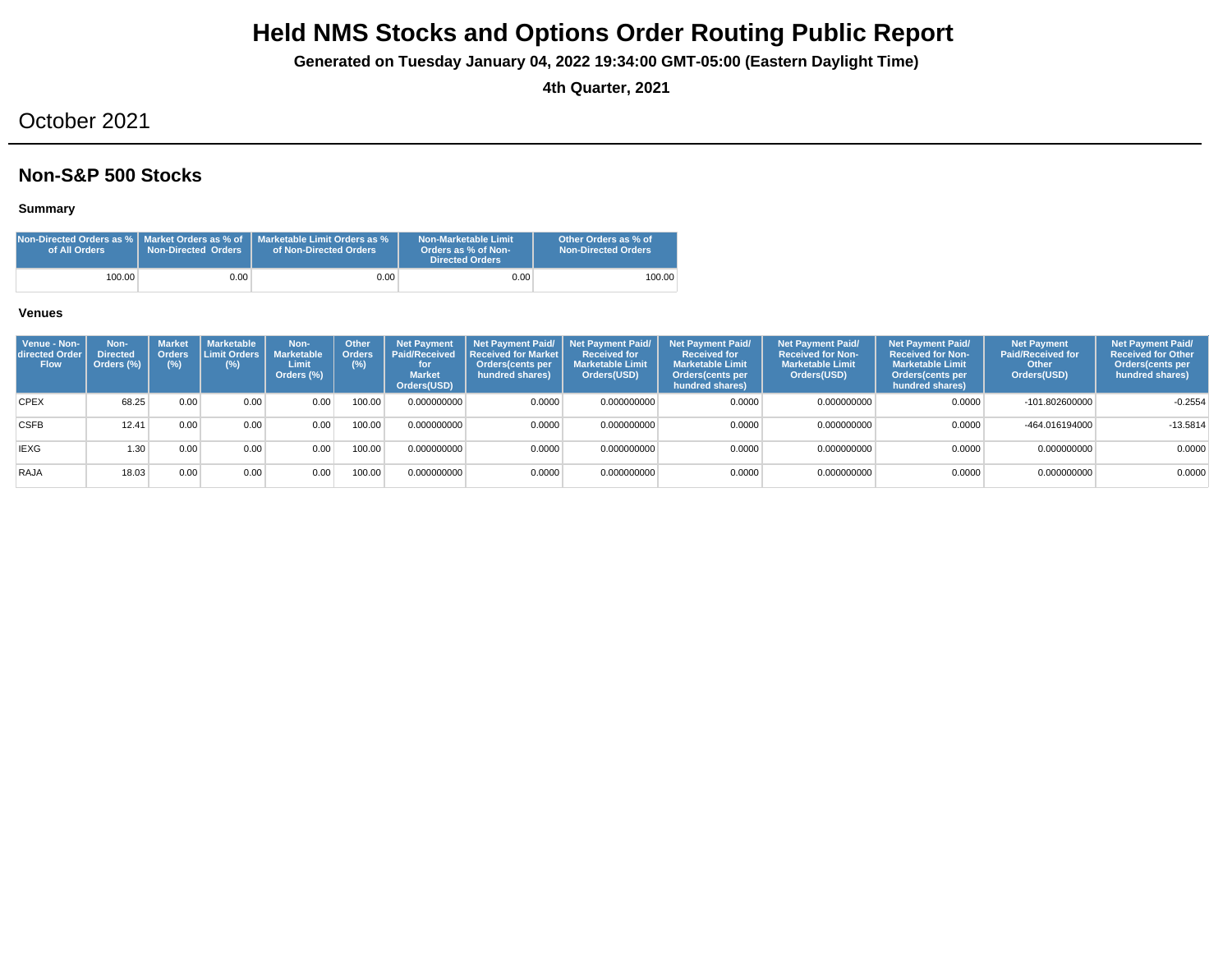**Generated on Tuesday January 04, 2022 19:34:00 GMT-05:00 (Eastern Daylight Time)**

**4th Quarter, 2021**

## November 2021

## **S&P 500 Stocks**

### **Summary**

| Non-Directed Orders as %   Market Orders as % of<br>of All Orders | Non-Directed Orders | Marketable Limit Orders as %<br>of Non-Directed Orders | Non-Marketable Limit<br>Orders as % of Non-<br><b>Directed Orders</b> | Other Orders as % of<br><b>Non-Directed Orders</b> |
|-------------------------------------------------------------------|---------------------|--------------------------------------------------------|-----------------------------------------------------------------------|----------------------------------------------------|
| 100.00                                                            | 0.00                | 0.00 <sub>1</sub>                                      | 0.00                                                                  | 100.00                                             |

| Venue - Non-<br>directed Order<br><b>Flow</b> | Non-<br><b>Directed</b><br>Orders (%) | <b>Market</b><br><b>Orders</b><br>$(\%)$ | <b>Marketable</b><br>Limit Orders L<br>(%) | Non-<br><b>Marketable</b><br>Limit<br>Orders (%) | <b>Other</b><br><b>Orders</b><br>(% ) | <b>Net Payment</b><br><b>Paid/Received</b><br>for<br><b>Market</b><br>Orders(USD) | Net Payment Paid/ Net Payment Paid/<br>Received for Market<br>Orders(cents per<br>hundred shares) | <b>Received for</b><br><b>Marketable Limit</b><br>Orders(USD) | <b>Net Payment Paid/</b><br><b>Received for</b><br><b>Marketable Limit</b><br>Orders(cents per<br>hundred shares) | <b>Net Payment Paid/</b><br><b>Received for Non-</b><br><b>Marketable Limit</b><br>Orders(USD) | <b>Net Payment Paid/</b><br><b>Received for Non-</b><br><b>Marketable Limit</b><br>Orders(cents per<br>hundred shares) | <b>Net Payment</b><br><b>Paid/Received for</b><br><b>Other</b><br>Orders(USD) | <b>Net Payment Paid/</b><br><b>Received for Other</b><br>Orders(cents per<br>hundred shares) |
|-----------------------------------------------|---------------------------------------|------------------------------------------|--------------------------------------------|--------------------------------------------------|---------------------------------------|-----------------------------------------------------------------------------------|---------------------------------------------------------------------------------------------------|---------------------------------------------------------------|-------------------------------------------------------------------------------------------------------------------|------------------------------------------------------------------------------------------------|------------------------------------------------------------------------------------------------------------------------|-------------------------------------------------------------------------------|----------------------------------------------------------------------------------------------|
| <b>CPEX</b>                                   | 94.14                                 | 0.00                                     | 0.00                                       | 0.00                                             | 100.00                                | 0.000000000                                                                       | 0.0000                                                                                            | 0.000000000                                                   | 0.0000                                                                                                            | 0.000000000                                                                                    | 0.0000                                                                                                                 | $-26.438400000$                                                               | $-0.5982$                                                                                    |
| <b>CSFB</b>                                   | 1.30                                  | 0.00                                     | 0.00                                       | 0.00                                             | 100.00                                | 0.000000000                                                                       | 0.0000                                                                                            | 0.000000000                                                   | 0.0000                                                                                                            | 0.000000000                                                                                    | 0.0000                                                                                                                 | -22.772867000                                                                 | $-11.8987$                                                                                   |
| <b>IEXG</b>                                   | 0.22                                  | 0.00                                     | 0.00                                       | 0.00                                             | 100.00                                | 0.000000000                                                                       | 0.0000                                                                                            | 0.000000000                                                   | 0.0000                                                                                                            | 0.000000000                                                                                    | 0.0000                                                                                                                 | 0.000000000                                                                   | 0.0000                                                                                       |
| RAJA                                          | 4.34                                  | 0.00                                     | 0.00                                       | 0.00                                             | 00.00                                 | 0.000000000                                                                       | 0.0000                                                                                            | 0.000000000                                                   | 0.0000                                                                                                            | 0.000000000                                                                                    | 0.0000                                                                                                                 | 0.000000000                                                                   | 0.0000                                                                                       |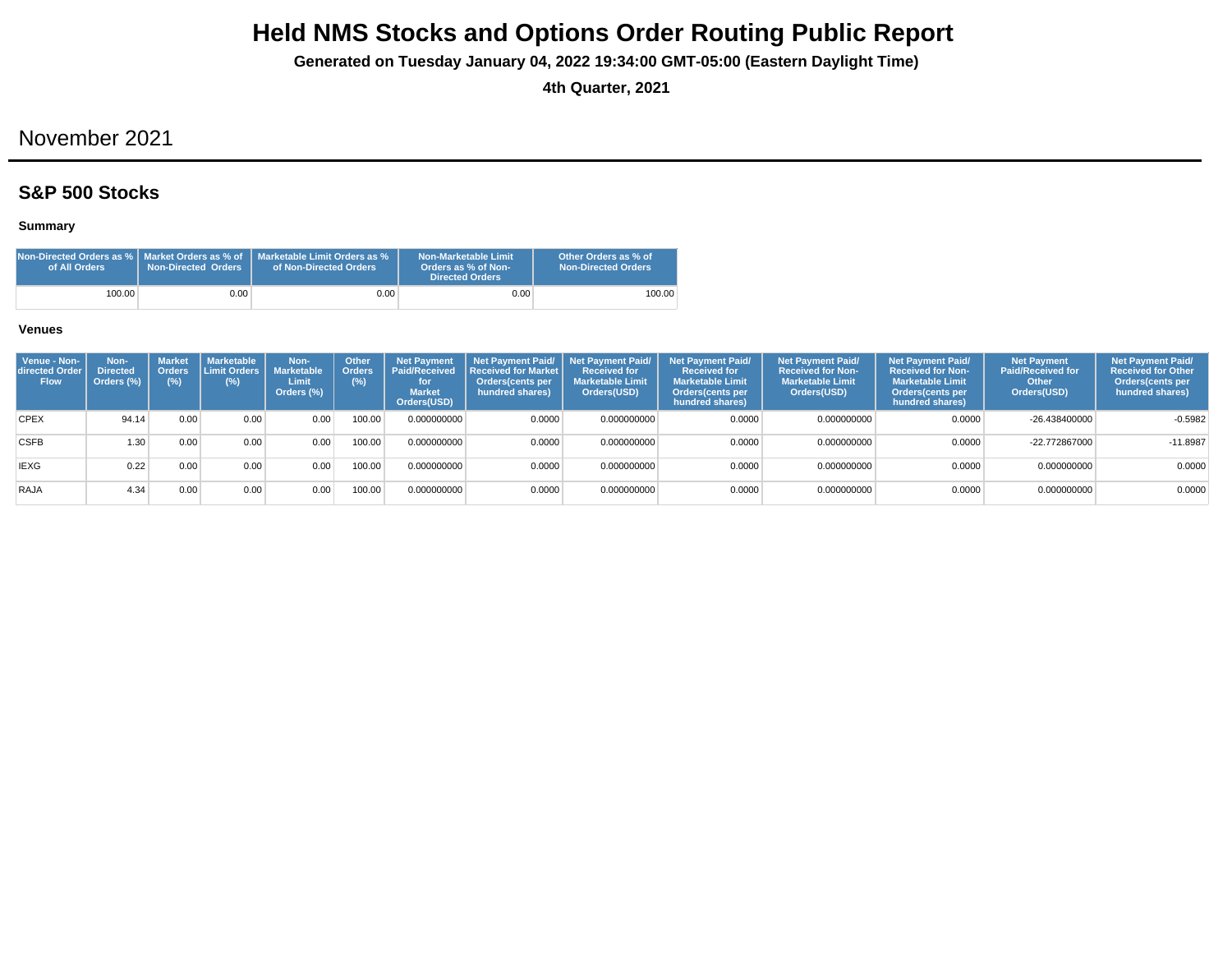**Generated on Tuesday January 04, 2022 19:34:00 GMT-05:00 (Eastern Daylight Time)**

**4th Quarter, 2021**

## November 2021

### **Non-S&P 500 Stocks**

**Summary**

| Non-Directed Orders as %   Market Orders as % of<br>of All Orders | Non-Directed Orders | Marketable Limit Orders as %<br>of Non-Directed Orders | Non-Marketable Limit<br>Orders as % of Non-<br>Directed Orders | Other Orders as % of<br><b>Non-Directed Orders</b> |
|-------------------------------------------------------------------|---------------------|--------------------------------------------------------|----------------------------------------------------------------|----------------------------------------------------|
| 100.00                                                            | 0.00                | 0.00 <sub>1</sub>                                      | 0.00                                                           | 100.00                                             |

| Venue - Non-<br>directed Order<br><b>Flow</b> | Non-<br><b>Directed</b><br>Orders (%) | <b>Market</b><br><b>Orders</b><br>$(\%)$ | <b>Marketable</b><br>Limit Orders<br>$(\%)$ | Non-<br><b>Marketable</b><br>Limit<br>Orders (%) | Other<br><b>Orders</b><br>(%) | <b>Net Payment</b><br><b>Paid/Received</b><br>for<br><b>Market</b><br>Orders(USD) | l Received for Market l<br>Orders(cents per<br>hundred shares) | Net Payment Paid/ Net Payment Paid/<br><b>Received for</b><br><b>Marketable Limit</b><br>Orders(USD) | <b>Net Payment Paid/</b><br><b>Received for</b><br><b>Marketable Limit</b><br>Orders(cents per<br>hundred shares) | <b>Net Payment Paid/</b><br><b>Received for Non-</b><br><b>Marketable Limit</b><br>Orders(USD) | <b>Net Payment Paid/</b><br><b>Received for Non-</b><br><b>Marketable Limit</b><br><b>Orders</b> (cents per<br>hundred shares) | <b>Net Payment</b><br><b>Paid/Received for</b><br><b>Other</b><br>Orders(USD) | <b>Net Payment Paid/</b><br><b>Received for Other</b><br>Orders(cents per<br>hundred shares) |
|-----------------------------------------------|---------------------------------------|------------------------------------------|---------------------------------------------|--------------------------------------------------|-------------------------------|-----------------------------------------------------------------------------------|----------------------------------------------------------------|------------------------------------------------------------------------------------------------------|-------------------------------------------------------------------------------------------------------------------|------------------------------------------------------------------------------------------------|--------------------------------------------------------------------------------------------------------------------------------|-------------------------------------------------------------------------------|----------------------------------------------------------------------------------------------|
| <b>CPEX</b>                                   | 77.51                                 | 0.00                                     | 0.00                                        | 0.00                                             | 100.00                        | 0.000000000                                                                       | 0.0000                                                         | 0.000000000                                                                                          | 0.0000                                                                                                            | 0.000000000                                                                                    | 0.0000                                                                                                                         | $-189.921800000$                                                              | $-0.8382$                                                                                    |
| <b>CSFB</b>                                   | 6.61                                  | 0.00                                     | 0.00                                        | 0.00                                             | 100.00                        | 0.000000000                                                                       | 0.0000                                                         | 0.000000000                                                                                          | 0.0000                                                                                                            | 0.000000000                                                                                    | 0.0000                                                                                                                         | $-225.693048000$                                                              | $-10.4359$                                                                                   |
| <b>IEXG</b>                                   | 2.08                                  | 0.00                                     | 0.00                                        | 0.00                                             | 100.00                        | 0.000000000                                                                       | 0.0000                                                         | 0.000000000                                                                                          | 0.0000                                                                                                            | 0.000000000                                                                                    | 0.0000                                                                                                                         | 0.000000000                                                                   | 0.0000                                                                                       |
| RAJA                                          | 13.79                                 | 0.00                                     | 0.00                                        | 0.00                                             | 100.00                        | 0.000000000                                                                       | 0.0000                                                         | 0.000000000                                                                                          | 0.0000                                                                                                            | 0.000000000                                                                                    | 0.0000                                                                                                                         | 0.000000000                                                                   | 0.0000                                                                                       |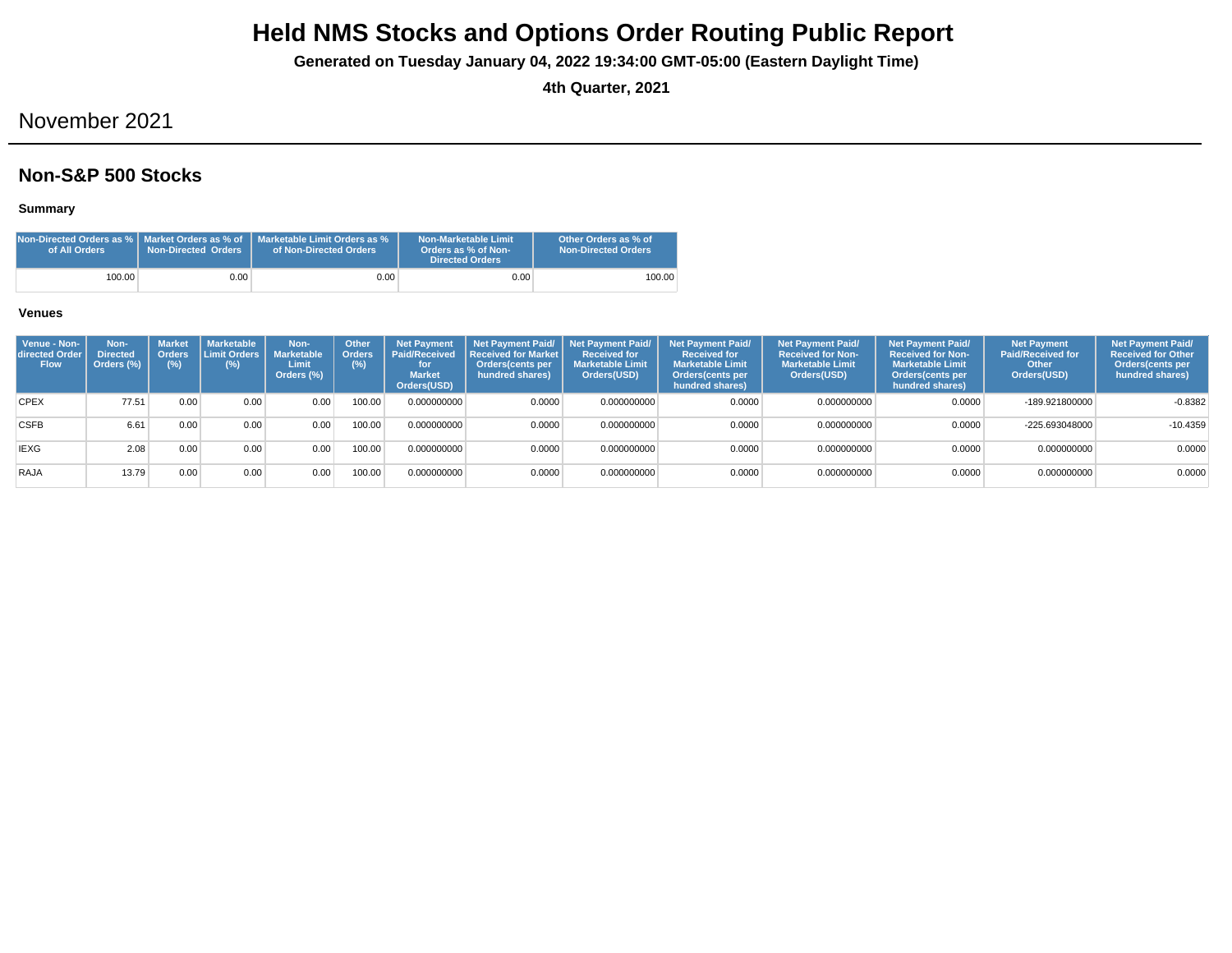**Generated on Tuesday January 04, 2022 19:34:00 GMT-05:00 (Eastern Daylight Time)**

**4th Quarter, 2021**

## December 2021

## **S&P 500 Stocks**

### **Summary**

| Non-Directed Orders as $\%$ $\mathsf I$ Market Orders as $\%$ of $\mathsf I$<br>of All Orders | <b>Non-Directed Orders</b> | Marketable Limit Orders as %<br>of Non-Directed Orders | Non-Marketable Limit<br>Orders as % of Non-<br><b>Directed Orders</b> | Other Orders as % of<br><b>Non-Directed Orders</b> |
|-----------------------------------------------------------------------------------------------|----------------------------|--------------------------------------------------------|-----------------------------------------------------------------------|----------------------------------------------------|
| 100.00                                                                                        | 0.00                       | 0.00                                                   | 0.00                                                                  | 100.00                                             |

| Venue - Non-<br>directed Order<br><b>Flow</b> | Non-<br><b>Directed</b><br>Orders (%) | <b>Market</b><br><b>Orders</b><br>$(\%)$ | <b>Marketable</b><br>Limit Orders L<br>(%) | Non-<br><b>Marketable</b><br>Limit<br>Orders (%) | <b>Other</b><br><b>Orders</b><br>(% ) | <b>Net Payment</b><br><b>Paid/Received</b><br>for<br><b>Market</b><br>Orders(USD) | Net Payment Paid/ Net Payment Paid/<br>Received for Market<br>Orders(cents per<br>hundred shares) | <b>Received for</b><br><b>Marketable Limit</b><br>Orders(USD) | <b>Net Payment Paid/</b><br><b>Received for</b><br><b>Marketable Limit</b><br>Orders(cents per<br>hundred shares) | Net Payment Paid/<br><b>Received for Non-</b><br><b>Marketable Limit</b><br>Orders(USD) | <b>Net Payment Paid/</b><br><b>Received for Non-</b><br><b>Marketable Limit</b><br>Orders(cents per<br>hundred shares) | <b>Net Payment</b><br><b>Paid/Received for</b><br><b>Other</b><br>Orders(USD) | <b>Net Payment Paid/</b><br><b>Received for Other</b><br>Orders(cents per<br>hundred shares) |
|-----------------------------------------------|---------------------------------------|------------------------------------------|--------------------------------------------|--------------------------------------------------|---------------------------------------|-----------------------------------------------------------------------------------|---------------------------------------------------------------------------------------------------|---------------------------------------------------------------|-------------------------------------------------------------------------------------------------------------------|-----------------------------------------------------------------------------------------|------------------------------------------------------------------------------------------------------------------------|-------------------------------------------------------------------------------|----------------------------------------------------------------------------------------------|
| <b>CPEX</b>                                   | 82.73                                 | 0.00                                     | 0.00                                       | 0.00                                             | 100.00                                | 0.000000000                                                                       | 0.0000                                                                                            | 0.000000000                                                   | 0.0000                                                                                                            | 0.000000000                                                                             | 0.0000                                                                                                                 | -45.682800000                                                                 | $-0.6667$                                                                                    |
| <b>CSFB</b>                                   | 1.45                                  | 0.00                                     | 0.00                                       | 0.00                                             | 100.00                                | 0.000000000                                                                       | 0.0000                                                                                            | 0.000000000                                                   | 0.0000                                                                                                            | 0.000000000                                                                             | 0.0000                                                                                                                 | -34.999618000                                                                 | $-17.8871$                                                                                   |
| <b>IEXG</b>                                   | 0.58                                  | 0.00                                     | 0.00                                       | 0.00                                             | 100.00                                | 0.000000000                                                                       | 0.0000                                                                                            | 0.000000000                                                   | 0.0000                                                                                                            | 0.000000000                                                                             | 0.0000                                                                                                                 | 0.000000000                                                                   | 0.0000                                                                                       |
| RAJA                                          | 15.24                                 | 0.00                                     | 0.00                                       | 0.00                                             | 00.00                                 | 0.000000000                                                                       | 0.0000                                                                                            | 0.000000000                                                   | 0.0000                                                                                                            | 0.000000000                                                                             | 0.0000                                                                                                                 | 0.000000000                                                                   | 0.0000                                                                                       |